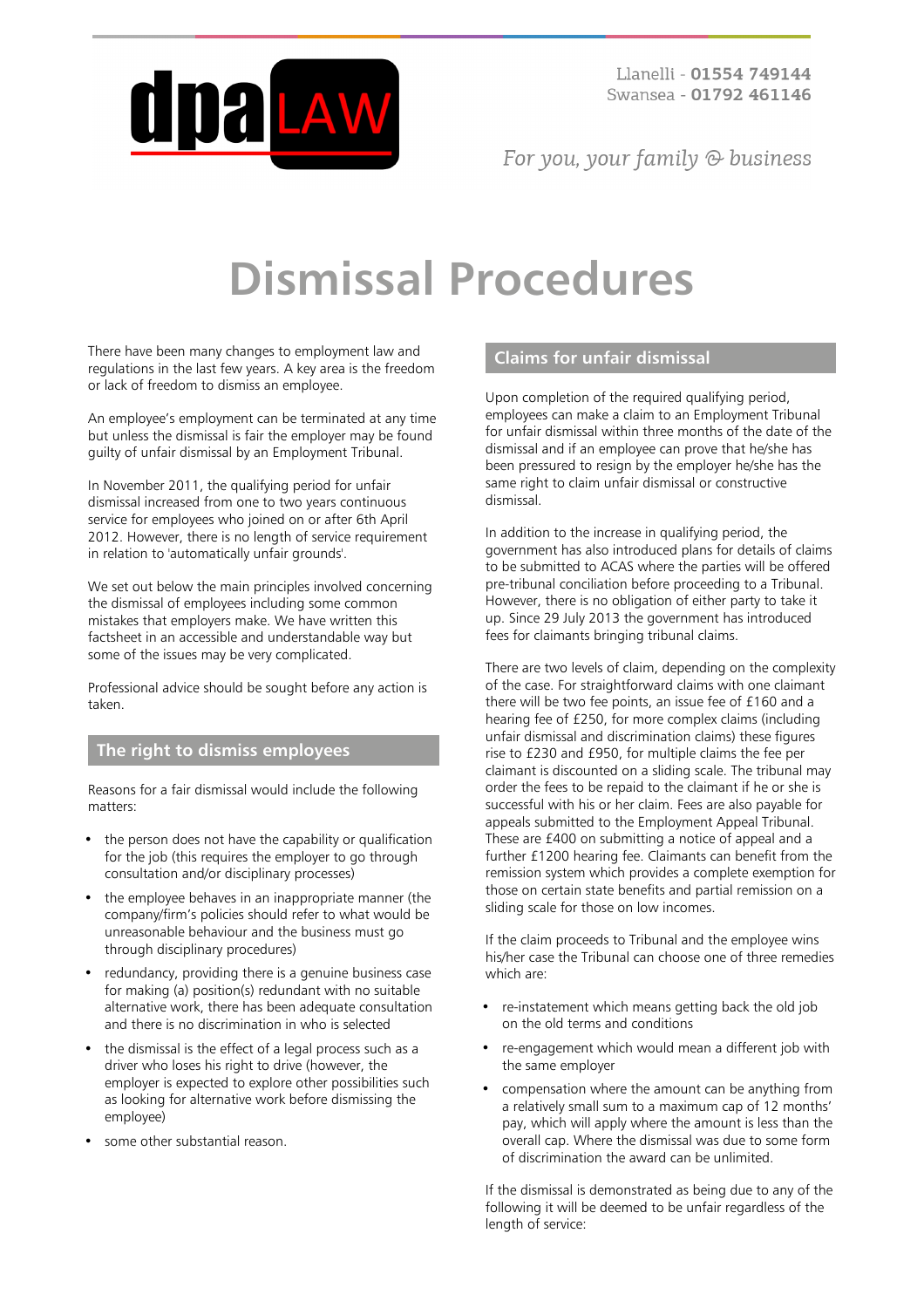- discrimination for age, disability, gender reassignment, race, religion or belief, sex, sexual orientation or marriage and civil partnership
- pregnancy, childbirth or maternity leave
- refusing to opt out of the Working Time Regulations
- disclosing certain kinds of wrong doing in the workplace
- health and safety reasons
- assertion of a statutory right.

### **Statutory disciplinary procedures**

The Employment Act 2008 introduced the ACAS Code of Practice which saw a change to the way employers deal with problems at work. It also saw the removal of 'automatic unfair dismissal' related to failure to follow procedures. Tribunals may make an adjustment of up to 25% of any award, where they feel the employer has unreasonably failed to follow the guidance set out in the ACAS Code.

The ACAS Code of Practice sets out the procedures to be followed before an employer dismisses or imposes a significant sanction on an employee such as demotion, loss of seniority or loss of pay.

The ACAS Code does not apply to redundancy or expiry of a fixed term contract.

# **Standard procedure**

| Step 1 | Employers must set out<br>in writing the reasons<br>why dismissal or<br>disciplinary actions<br>against the employee<br>are being considered. A<br>copy of this must be<br>sent to the employee<br>who must be invited to<br>attend a meeting to<br>discuss the matter, with<br>the right to be<br>accompanied |
|--------|----------------------------------------------------------------------------------------------------------------------------------------------------------------------------------------------------------------------------------------------------------------------------------------------------------------|
| Step 2 | A meeting must take<br>place giving the<br>employee the<br>opportunity to put<br>forward their case. The<br>employer must make a<br>decision and offer the<br>employee the right to<br>appeal against it.                                                                                                      |
| Step 3 | If an employee appeals,<br>you must invite them to<br>a meeting to arrive at a<br>final decision                                                                                                                                                                                                               |

There may be some very limited cases where despite the fact that an employer has dismissed an employee immediately without a meeting, an Employment Tribunal will very exceptionally find the dismissal to be fair. This is not explained in the regulations but may apply in cases of serious misconduct leading to dismissal without notice. What this means in practice awaits the test of case law.

## **Modified procedure**

| Step 1 | Employers firstly set out<br>in writing the grounds<br>for action that has led<br>to the dismissal, the<br>reasons for thinking at<br>the time that the<br>employee was guilty of<br>the alleged misconduct<br>and the employee's<br>right of appeal against<br>the dismissal                                                                                                                                                   |
|--------|---------------------------------------------------------------------------------------------------------------------------------------------------------------------------------------------------------------------------------------------------------------------------------------------------------------------------------------------------------------------------------------------------------------------------------|
| Step 2 | If the employee wishes<br>to appeal against the<br>decision, the employer<br>must invite them to<br>attend a meeting, with<br>the right to be<br>accompanied, following<br>which the employer<br>must inform the<br>employee of their final<br>decision. Where<br>practicable, the appeal<br>meeting should be<br>conducted by a more<br>senior or independent<br>person not involved in<br>the earlier decision to<br>dismiss. |

The only occasions where employers are not required to follow the ACAS Code of Practice are as follows:

- they reasonably believe that doing so would result in a significant threat to themselves, any other person, or their or any other person's property
- they have been subjected to harassment and reasonably believe that doing so would result in further harassment
- because it is not practicable within a reasonable period
- where dismissal is by reason of redundancy or the ending of a fixed term contract
- they dismiss a group of employees but offer to reengage them on or before termination of their employment
- the business closes down suddenly because of an unforeseen event
- the employee is no longer able to work because they are in breach of legal requirements eg to hold a valid work permit.